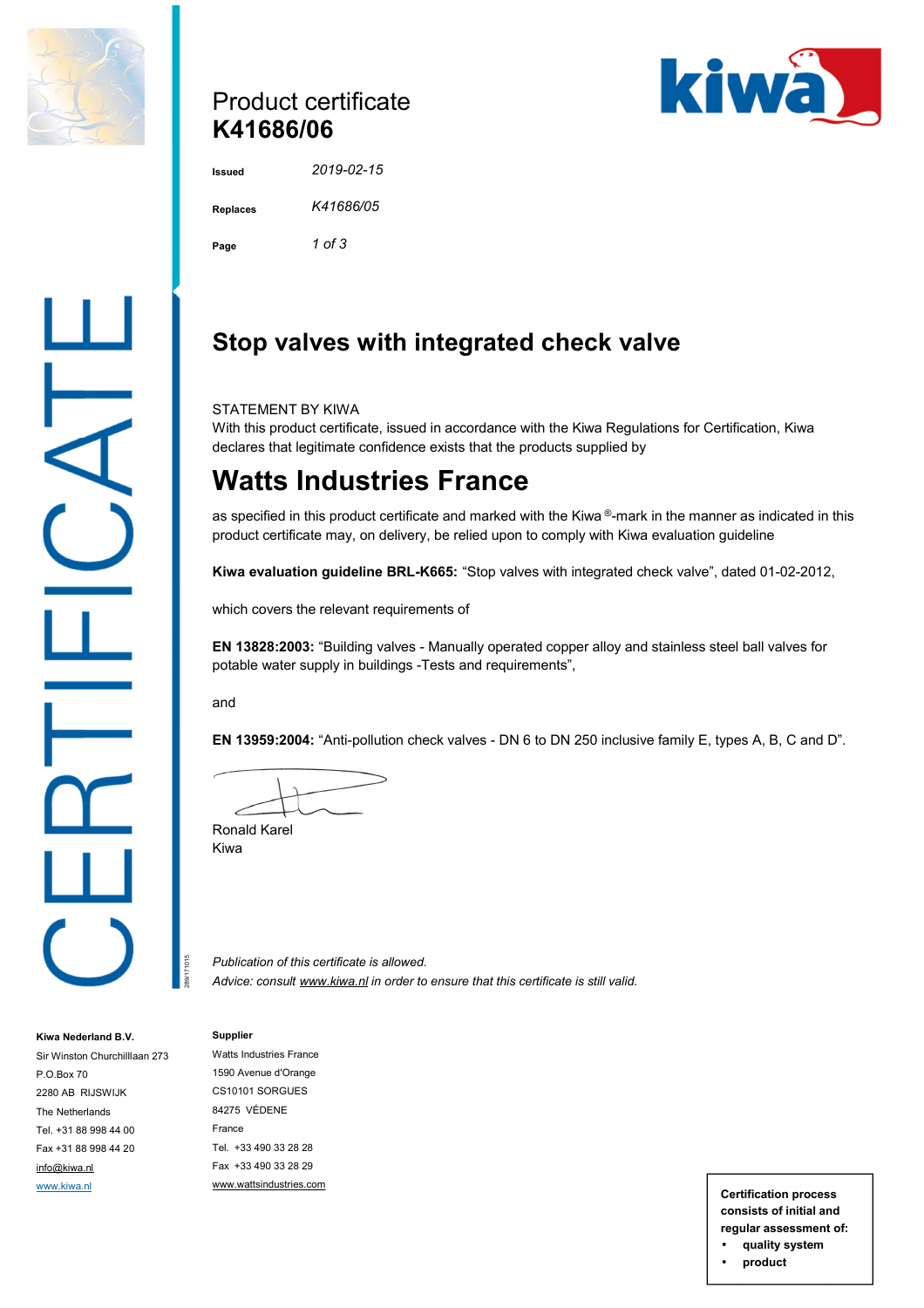## Product certificate New York 1686/06

page 2 of 3

### Stop valves with integrated check valve

### **Technical specification**

The products mentioned below belong to this certificate.

#### **Type TK, model CC015**

according to composition drawing no. CC015 E00 02; with an integrated check valve type TK, model IO020 and on both sides a stopcock DN15; with drainage connections G1/4.

#### **Type TK, model CC015R, Basic**

according to composition drawing no. CC015 E00 03; with an integrated check valve type Captive Nut-M 3/4, model IN015 and on the inlet side a stopcock DN15; with drainage connections G1/4.

#### **Type TK, model CC015R, Basic**

according to composition drawing no. CC015 E00 03; with an integrated check valve type TK, model IN015 and on the inlet side a stopcock DN15; with drainage connections G1/4.

#### **Type TK, model CC020**

according to composition drawing no. CC020 E00 02 ; with an integrated check valve type TK, model IO025; and on both sides a stopcock DN 20; with drainage connection G1/4.

#### **Type TK, model CC020R, Basic**

according to composition drawing no. CC020 E00 03 ; with an integrated check valve type TK, model IN020; and on the inlet sides a stopcock DN 20; with drainage connection G1/4.

#### **Type TK, model CC025**

according to composition drawing no. CC025 E00 02 ; with an integrated check valve type TK, model IO032; and on the inlet sides a stopcock DN 25; with drainage connection G1/4.

#### **Type TK, model CC025R, Basic**

according to composition drawing no. CC025 E00 03 ; with an integrated check valve type TK, model IN025; and on the inlet sides a stopcock DN 25; with drainage connection G1/4.

#### **Type TK, model CC040R, Basic**

according to composition drawing no. CC040 E00 03; with an integrated check valve type M2, model IN040 and on the inlet side a stopcock DN40; with drainage connections G1/4.

### **Type TK, model CC050R, Basic**

according to composition drawing no. CC050 E00 03; with an integrated check valve type F2, model IN050 and on the inlet side a stopcock DN50; with drainage connections G1/4.